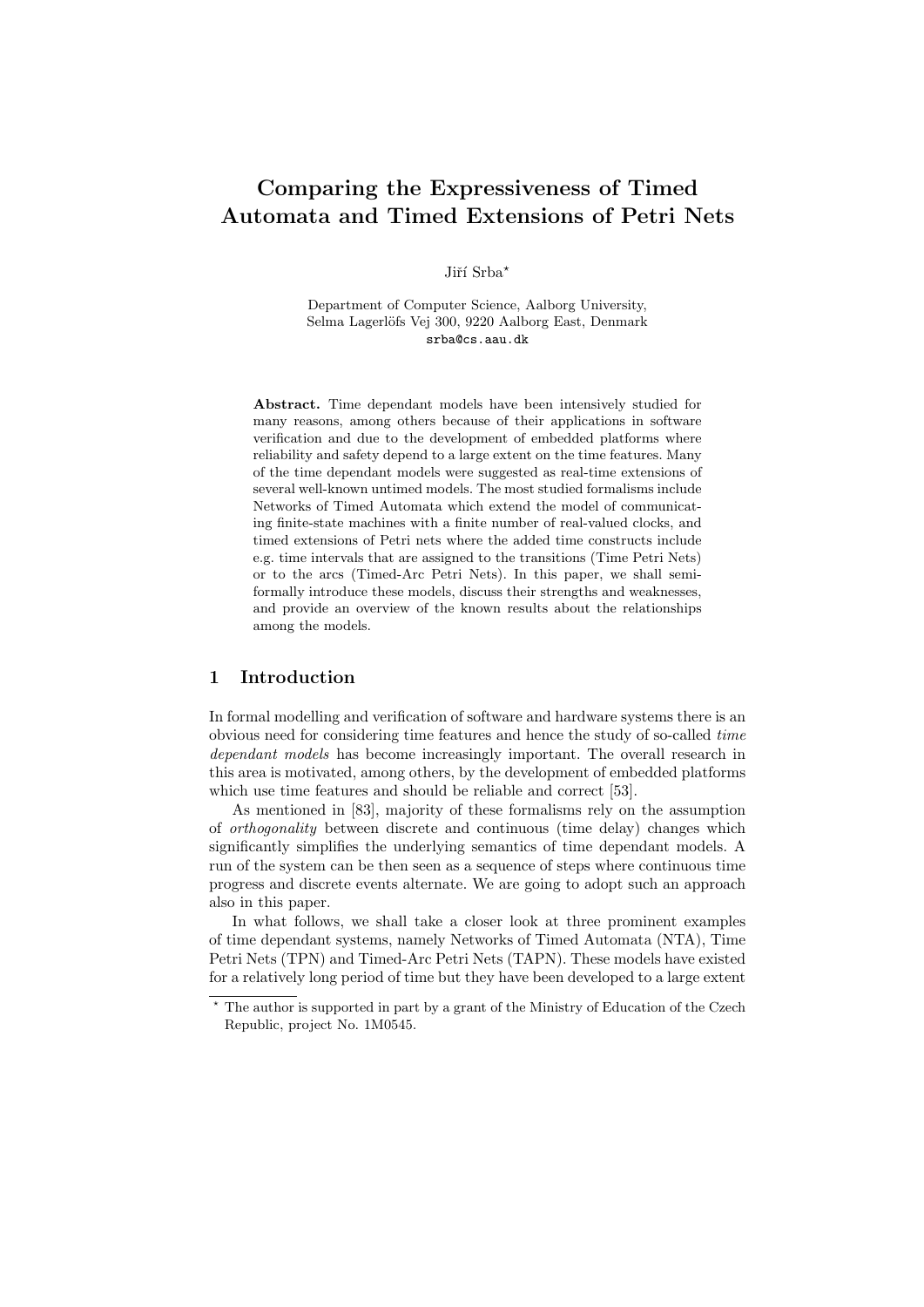independently of each other, even though they share many common features. Citing [21]:"In spite of many technical resemblances and their overlapping application domains, few material was available until recently comparing expressiveness of these ... models." Fortunately, there has recently been a growing interest in mutual comparisons of different models that include real-time constructs. One reason for this development could be the recent availability of efficient verification tools for timed automata, which stimulates the translation approaches from TPN and TAPN to TA, rather than the development TPN/TAPN verification techniques that resemble those already available for timed automata.

In this paper we will, by means of examples, introduce the models of timed automata, time Petri nets and timed-arc Petri nets. Then we provide an overview of decidable and undecidable problems related to these models and present a summary of their strengths and weaknesses. Finally, we give an up-to-date overview of work that aims at comparing the relative expressive power of these models. In the last section we finish with a few concluding remarks and the possible future development in this area.

# 2 Time Dependant Models

Time dependant models are often obtained by extending the untimed ones with time constructs that enable to manipulate in different ways the passing of time. Two well-studied approaches include the extension of finite automata resp. networks of communicating finite automata with a number of real-valued clocks and different timed extensions of Petri nets.

### 2.1 Timed Automata and Networks of Timed Automata

Timed Automata. Timed automata were introduced by Alur and Dill [6, 7] and have by now been recognized as one of the classical formalisms for modelling real-time systems with dense time.

A timed automaton (TA) is a finite-state machine extended with a finite number of synchronous clocks. Transitions in the automaton are conditioned on the clock values and taking a transition can affect (reset) the values of selected clocks. A typical transition in a timed automaton looks like

$$
\ell \stackrel{g,a,r}{\longrightarrow} \ell'
$$

where  $\ell$  and  $\ell'$  are locations (or states) of the automaton, g is a clock guard, a is a *label* (or *action*) of the transition, and r is a subset of clocks that are reset when the transition is taken. Guards are defined by the abstract syntax

$$
g ::= x \bowtie k \mid x - y \bowtie k \mid g \land g
$$

where  $x, y$  are elements from a given finite set of *clocks*,  $k$  is an integer, and  $\bowtie \in \{ \leq, \leq, \geq, \geq, \equiv \}.$  A timed automaton which does not contain any guard of the form  $x - y \bowtie k$  is called *diagonal-free.*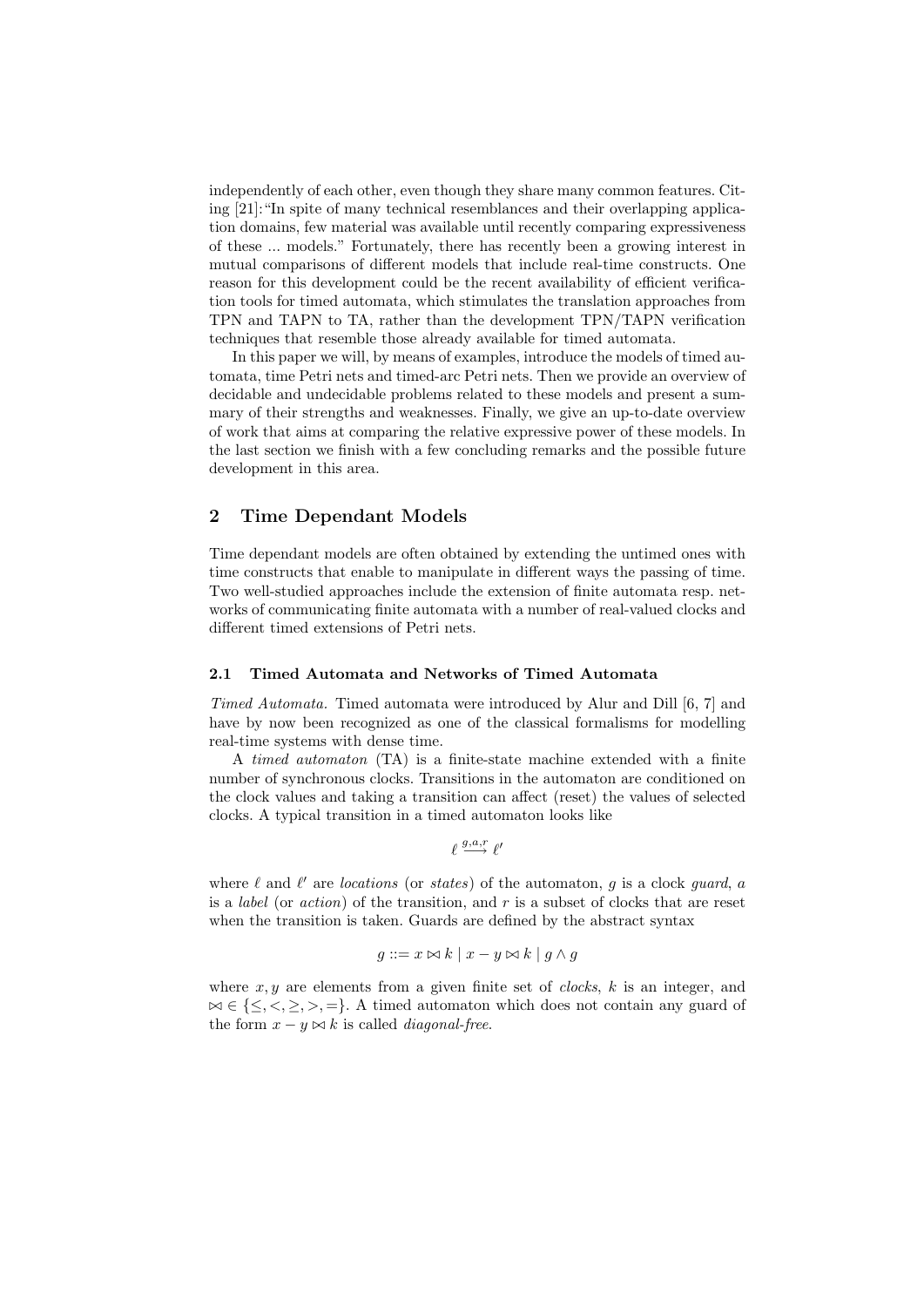Guards can be also associated with locations and then they are called invariants. Invariants restrict the amount of time that can be spent in a given location and we usually consider only invariants given by the abstract syntax:  $g ::= x \leq k \mid x < k \mid g \wedge g$ .

A configuration of a timed automaton is a pair of a location and a clock valuation, which is a function assigning to each clock a nonnegative real number (the time that has elapsed since the last clock reset). Consider an example of a timed automaton in Figure 1 where  $\ell_0$  is a given initial location.



Fig. 1. Example of TA

Starting from the configuration  $(\ell_0, [x = 0])$  where the value of the clock x is zero, we can delay for any nonnegative real number  $d$  and reach the valuation  $(\ell_0, [x = d])$ . This is called a *time elapsing step*. As long as we are in the configuration where  $d \leq 1$ , we can also perform a *discrete step* by taking the transition labelled by a. This is because the guard  $x \leq 1$  is satisfied. We then reach the configuration  $(\ell_1, [x = d])$ . In the location  $\ell_1$  we can now delay for at most  $3-d$  time units because of the invariant  $x \leq 3$  associated with the location  $\ell_1$ . As soon as the value of the clock x is at least 2 we can also take the discrete transition labelled with b and return to the initial configuration  $(\ell_0, [x = 0])$ because the value of the clock  $x$  is reset to 0 by taking this transition.

Networks of Timed Automata. Single timed automata can be also run in parallel. A network of timed automata (NTA) is a parallel composition of a finite number of timed automata where the actions are partitioned into the set of output (suffixed with !) and input (suffixed with ?) actions. A component in the parallel composition can make a discrete step under an action a! only if there is another component ready to make a discrete step under the complementary action a?. In this case the two parallel components perform a handshake synchronization and move simultaneously to their new locations. Other types of synchronization, e.g. in the style of Arnold-Nivat [10] via synchronization functions, are also possible and studied. The parallel components may also perform a time elapsing step and in this case all the clocks age in a synchronous manner. Networks of timed automata are not more expressive than a single timed automaton (which can be shown by a standard product construction) but they are exponentially more concise.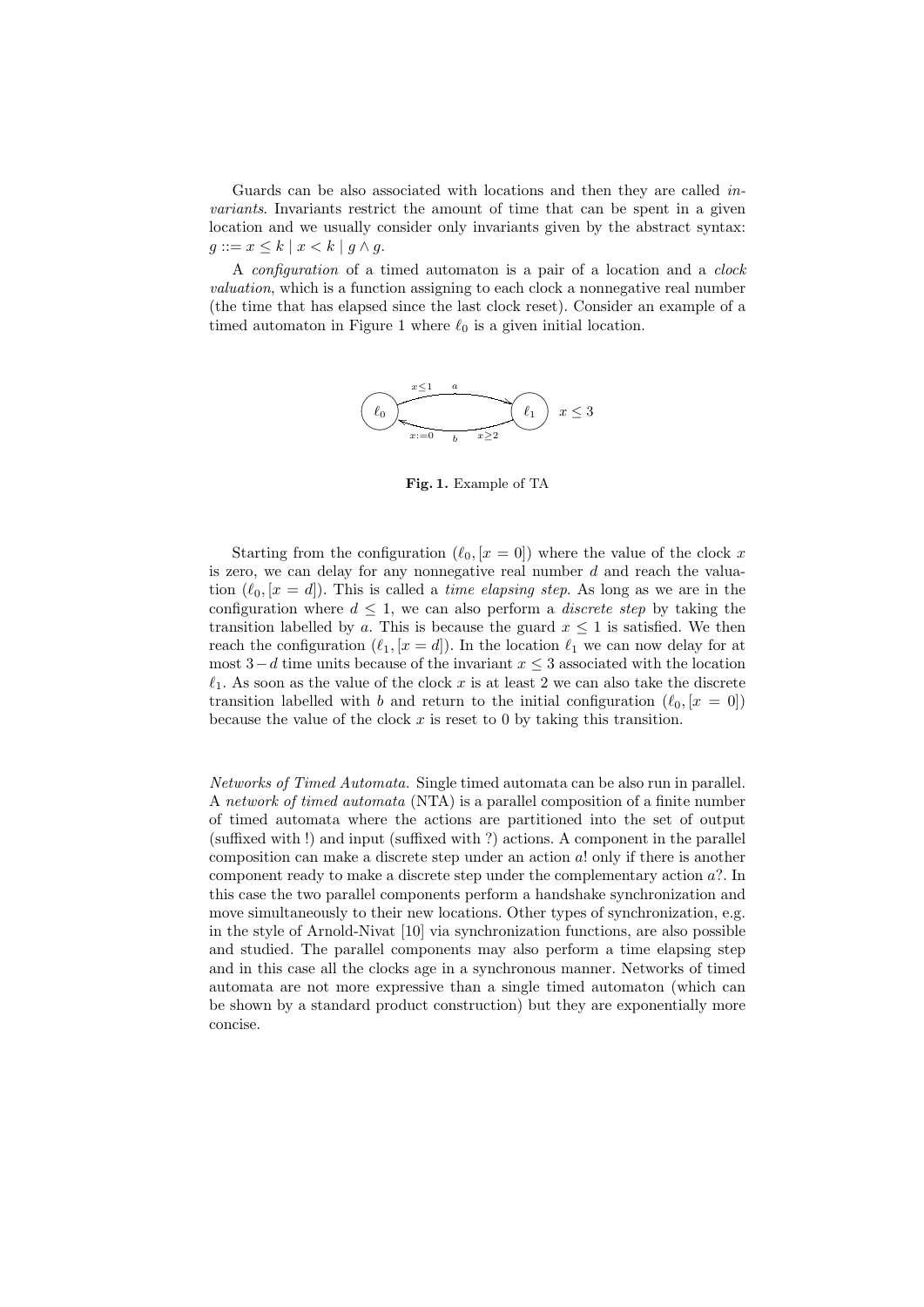#### 2.2 Petri Nets

Untimed Petri Nets. Petri nets (PN) were first suggested in early sixties by Carl Adam Petri in his PhD thesis [73] and have since then become a popular and wide-spread model of distributed systems with many applications and a large number of academic as well as industrial tools (see [51] for an updated list). One of the main advantages of this model is its intuitive graphical representation. Consider an example of a Petri net in Figure 2.



Fig. 2. Example of PN

The circles are called places, boxes are called transitions and arrows (also called arcs) can connect only a place to a transition, or a transition to a place. The dot in the place  $p_1$  is called a *token* and it is connected with the behaviour of the net. One place can hold several tokens. A token assignment to the places is called a *marking*. A transition  $t$ , in a given marking, that has a token in every of its input places (those connected to  $t$  by an arc) is called *enabled* and can fire by consuming one token from every of its input places and producing a new token to every of its output places (having an incoming arc from the transition t).

In our example the transition  $t_1$  is enabled and when it fires it consumes the token in the place  $p_1$  and produces two new tokens, one into the place  $p_2$  and the other into the place  $p_3$ . Now either the transition  $t_2$  can fire and return the net to its initial marking, or the transition  $t_3$  can fire, consume the token from  $p_3$ , and produce a new token into the places  $p_3$  and  $p_4$ . Now the transition  $t_3$ can fire again, leaving the token in  $p_3$  and producing a second token into the place  $p_4$ . It is easy to see that by repeatedly firing the transition  $t_3$ , an arbitrary large number of tokens will be placed into  $p_4$ . This net is hence an example of so-called unbounded net.

Formally, a net is called bounded or safe if the number of tokens in all reachable markings is bounded by some a priori given constant. A special case when every place in any reachable marking contains at most one token is called 1-safe.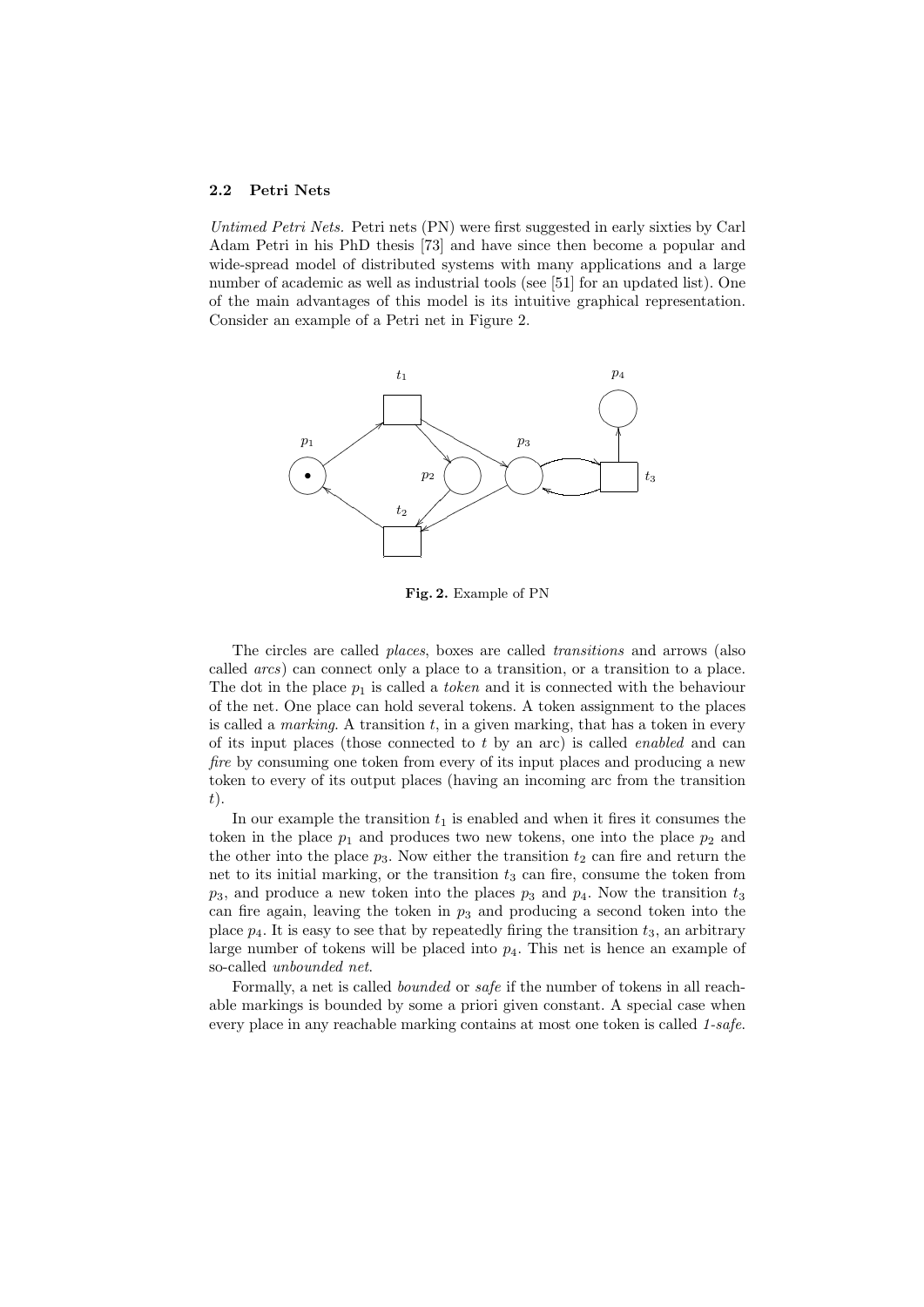Remark 1. Despite the infinite state-spaces of unbounded Petri nets, several properties like marking reachability, coverability, boundedness and others are still decidable (for an overview see e.g. [47, 46]), while strong bisimilarity and some other related problems are undecidable [54]. In order to compare the expressive power of Petri nets (and their extensions with time) with finite automatabased models, we usually consider only bounded nets. They are still useful for modelling and analyzing many real-life problems (for an overview of different case studies see e.g. [52]).

Extending Petri Nets with Time. Unlike timed automata, Petri nets offer several options where the time constructs can be associated to. For example timed transitions Petri nets were proposed in [76] where transitions are annotated with their durations. A model in which time parameters are associated with places is called timed places Petri nets and it was introduced in [82]. For an overview of the different extensions see e.g. [32, 88, 72].

In this paper we shall focus on two other, perhaps the most studied, extensions called Time Petri Nets of Merlin and Faber [66, 67] introduced in 1976 and the model of Timed-Arc Petri Nets first studied around 1990 by Bolognesi, Lucidi, Trigila and Hanisch [26, 50].

### 2.3 Time Petri Nets

In Time Petri Nets (TPN) [66, 67] each transition has an associated time interval which gives the earliest and latest firing time of the transition since it became enabled. One can think of this as every transition having an associated real-valued clock, which gets initialized at the moment the transition becomes enabled. The transition can fire as soon as the clock value reaches the earliest firing time and it must fire no later than the latest firing time, unless the transition got disabled by the firing of some other transition. This means that TPN can express urgent behaviour (also called the strong semantics). The precise semantics of the behaviour is, however, not completely obvious and several different variants can be considered [17]. It seems that the intermediate semantics is the most often used one. Here all transitions disabled after consuming the tokens of the transition being fired, as well as the firing transition itself, are reinitialized.

Consider the following example of TPN presented in Figure 3. It uses the underlying untimed net from Figure 2 enriched with time intervals on transitions. Assume that the clocks  $x_1, x_2$  and  $x_3$  are associated to the transitions  $t_1, t_2$  and  $t_3$ , respectively. In the initial marking the clock  $x_1$  gets initialized to the value 0 and as the firing interval of  $t_1$  is [2, 4], the only possible behaviour of the net is to delay any time between 2 and 4 time units and then fire the transition  $t_1$ . This produces two new tokens into  $p_2$  and  $p_3$  and the clocks  $x_2$  and  $x_3$  get initialized at the same time. Now the net has to wait for another 3 time units and latest by 4 time units the transition  $t_2$  must fire and we reach the initial marking. This implies that  $t_3$  is never firable and unlike the underlying untimed net, the TPN in our example is bounded and even 1-safe. Assume now that the time interval [5, 7] associated with  $t_3$  is replaced by [2, 8]. Now after firing  $t_1$  and starting the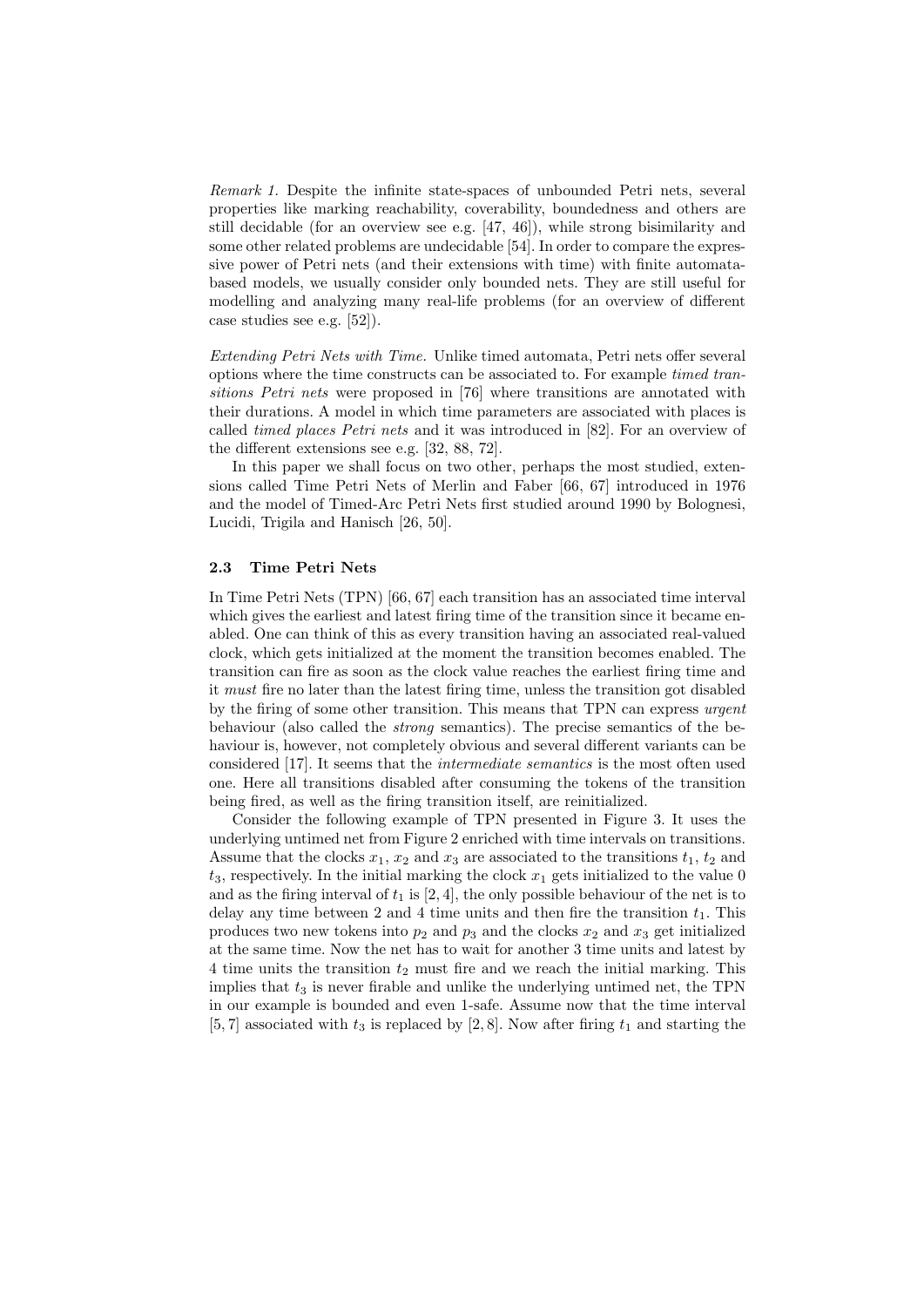

Fig. 3. Example of TPN

clocks  $x_2$  and  $x_3$ , the transition  $t_3$  is ready to fire already after two time units, and after another 1 time unit both  $t_2$  and  $t_3$  are enabled. Note that after firing  $t_3$  both  $x_2$  and  $x_3$  get reinitialized to 0 because we adopted the intermediate semantics. In other semantics the clock  $x_2$  might not get restarted.

#### 2.4 Timed-Arc Petri Nets

The last extension of Petri nets that we consider in this paper is called Timed-Arc *Petri Nets* (TAPN) [26, 50]. Here the time entity (also called  $age$ ) is associated with tokens. We can think of this as if every token in the net had its own private clock. The arcs from places to transitions are labelled by time intervals which restrict the age of tokens that can be used to fire a given transition. When new tokens are produced, their age is set by default to 0. The usually considered semantics is *non-urgent* (or *weak*), which means that tokens can grow older even if this disables the firing of certain transitions (sometimes for ever). Consider the following TAPN in Figure 4 with the same underlying untimed net as in Figure 2.

In the initial marking there is one token of age 0 in the place  $p_1$ . As the age of the token does not belong to the interval  $[2, 4]$ , the transition  $t_1$  is not enabled yet, but only after two time units. Then anytime within another 2 units the transition can fire and produce two new tokens of age 0 into the places  $p_2$  and  $p_3$ . Note, however, that due to the non-urgent semantics it is possible that the age of the token in  $p_1$  grows beyond 4 and hence the transition  $t_1$  gets disabled for ever. Should this happen, the token in the place  $p_1$  is called *dead*. Assume now that we are in a marking with two tokens of age 0 in the places  $p_2$  and  $p_3$ . After waiting for two time units, the transition  $t_3$  becomes enabled and if it fires it resets the age of the token in the place  $p_3$  to 0 and produces a new fresh token into the place  $p_4$ . By waiting for another two time units the age of the token in the place  $p_2$  reaches the value 4 and the tokens in the places  $p_3$  and  $p_4$  will be of age 2. Now, for example, the transition  $t_2$  can fire, consuming the tokens in places  $p_2$  and  $p_3$  and producing a fresh one into the place  $p_1$ . Another possible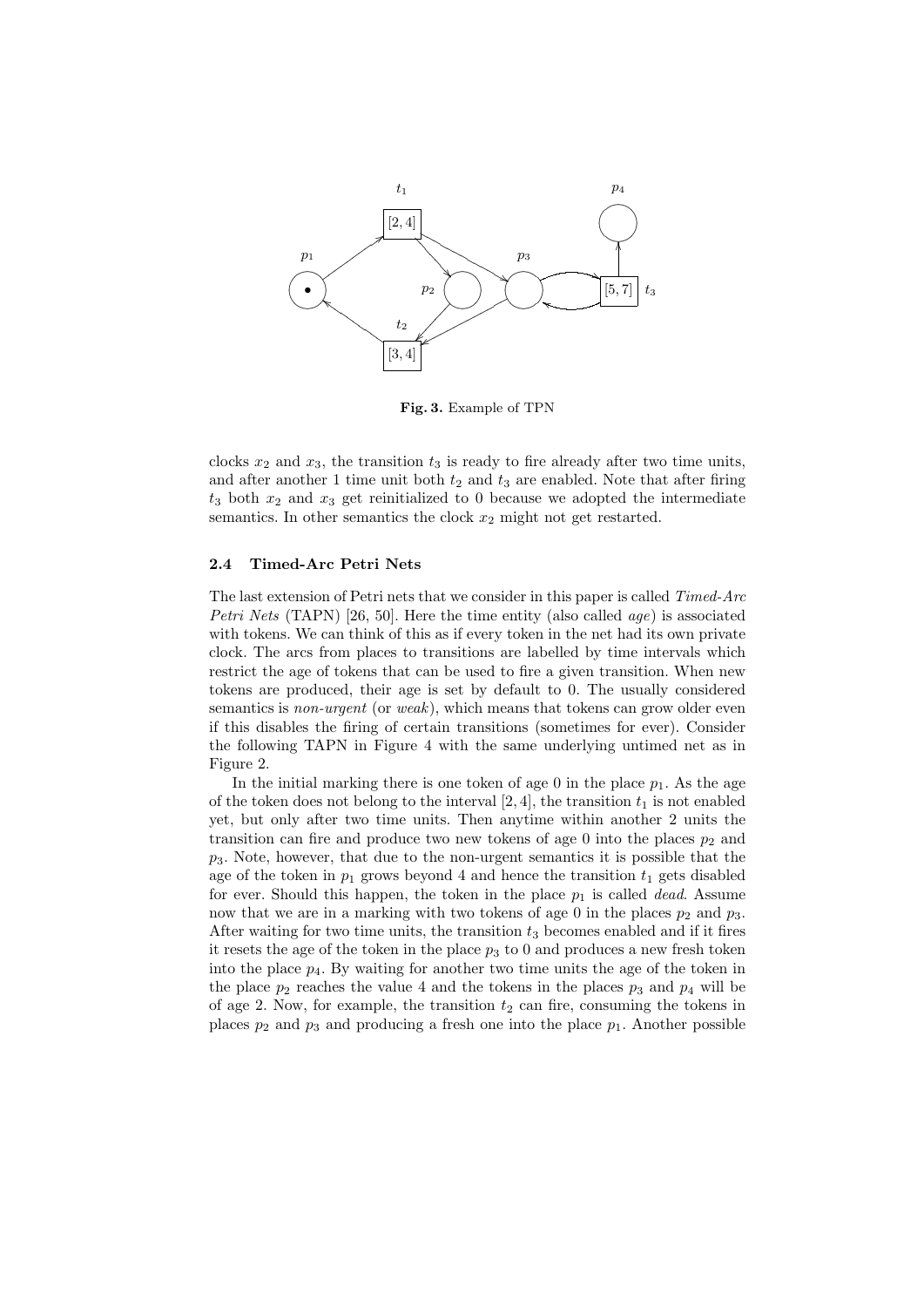

Fig. 4. Example of TAPN

behaviour (due to the non-urgent semantics) is that the transition  $t_3$  keeps firing for ever after arbitrary delays between 2 and 8 time units. This shows that our TAPN is unbounded and moreover every token in the place  $p_4$  will have its own unique age. This demonstrates that unlike for TA and TPN, we cannot rely only on a finite number of clocks associated with a given automaton/net.

Our example also shows that every time the transition  $t_3$  fires, the age of the token in  $p_3$  is reset to 0. In some applications this might be undesirable and hence in [84] the model was extended with so-called *read-arcs*, which allow to test for a presence of a token in a certain place but do not change its age. It was later shown in [30] that this extension is not only convenient from the modelling point of view but it also extends the expressiveness of the model.

# 3 Overview of Known Decidability Results

In this section we shall mention a selection of positive and negative decidability results for our three time dependant models.

### 3.1 Networks of Timed Automata

The region graph construction provides a universal tool for arguing about the decidability of several problems on timed automata [6, 7]. Using this technique it was shown, e.g., that reachability is decidable in PSPACE for TA [7] as well as for NTA [5], untimed language equivalence for TA is decidable in PSPACE [7], and untimed bisimilarity for TA is decidable in EXPTIME [59]. Practically more efficient algorithms are usually achieved by considering zones instead of regions (see e.g. [16]). Somewhat surprisingly even timed bisimilarity for timed automata is decidable. Using region graphs on a product construction, timed bisimilarity was shown to be decidable in EXPTIME [41].

Unfortunately, timed language equivalence for timed automata is undecidable [7]. In fact, even the universality problem (whether a given timed automaton generates all timed traces) is undecidable.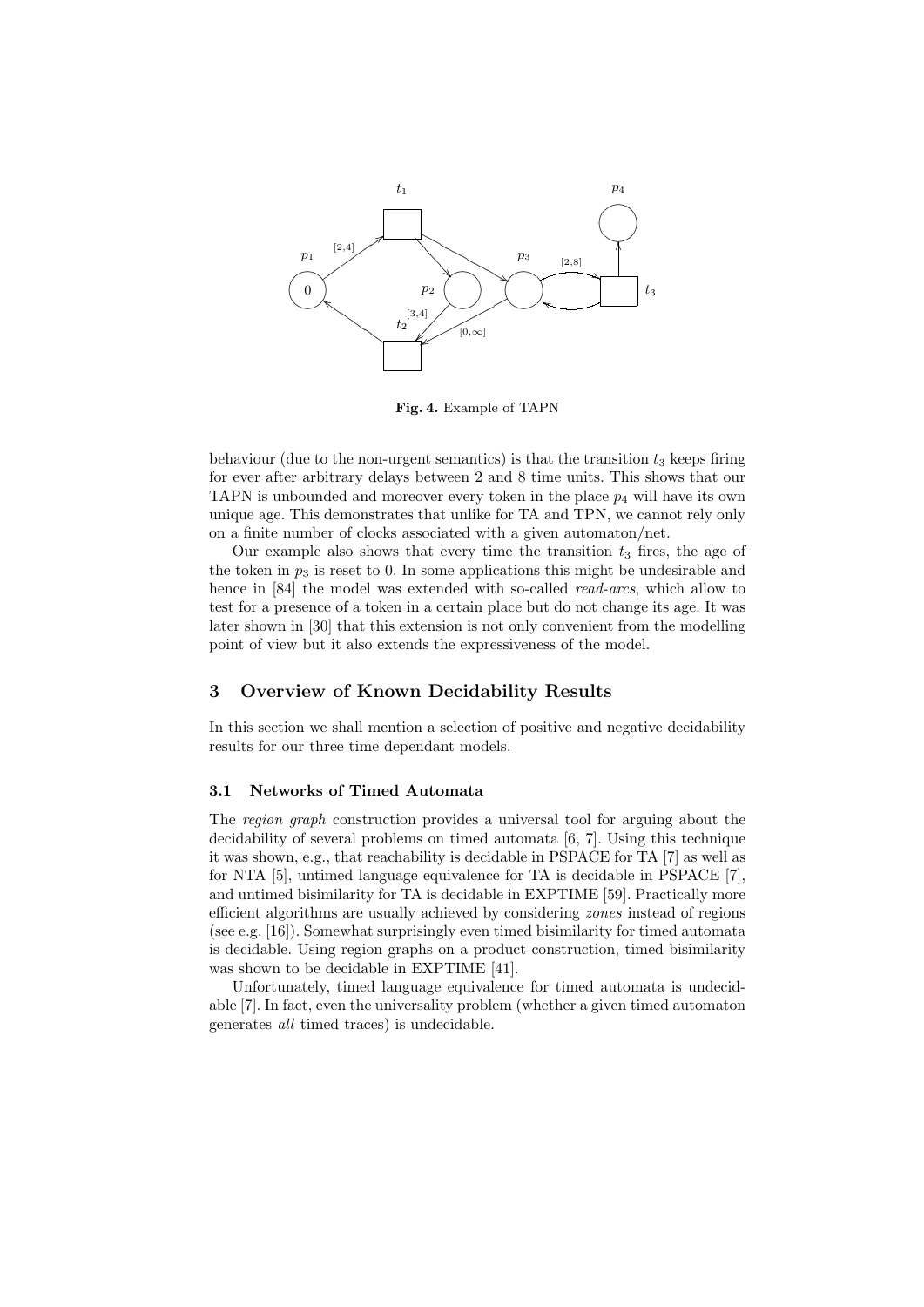#### 3.2 Time Petri Nets

It is known that even very simple classes of timed nets extended with the notion of urgency have the full Turing power [55] (can simulate e.g. Minsky two-counter machines) and hence most of the verification problems for TPN like reachability and boundedness are undecidable. For additional remarks see also [23, 74].

On the other hand, for bounded nets the state class method [24] can be often used to derive decidability results. Regarding the complexity, it is known that reachability (and also TCTL model-checking) of bounded TPN is PSPACEcomplete [27].

### 3.3 Timed-Arc Petri Nets

In spite of the fact that reachability is decidable for ordinary Petri nets [65], it is undecidable for timed-arc Petri nets [78], even in the case when tokens in different places are not required to age synchronously [69]. On the other hand, coverability, boundedness and other problems remain decidable for TAPN [77, 3, 1], which are also known to offer 'weak' expressiveness, in the sense that TAPN cannot simulate Turing machines [25]. Coverability is decidable even for TAPN extended with read-arcs [30]. These results hold due to the monotonicity property (adding more tokens to the net does not restrict the possible executions) and the application of well-quasi-ordering (for a general introduction see [48]) resp. better-quasi-ordering [2] techniques.

When we consider the subclass of 1-safe TAPN, it is known that the reachability problem is no more difficult than in untimed 1-safe Petri nets and hence it is decidable in PSPACE [84]. This is the case also for 1-safe TAPN with read-arcs.

### 4 Strengths and Weaknesses of the Models

This section aims at providing a comparison of the three models w.r.t. to their modelling capabilities and their applicability for verification purposes.

### 4.1 Networks of Timed Automata

Pros. Timed automata are nowadays a widely used modelling formalism with rich theoretical foundations and a number of developed verification tools like UPPAAL [58], KRONOS [37], IF [38] and CMC [57]. A number of case studies (see e.g. [9, 14] for an overview) demonstrate that timed automata are a suitable formalism for modelling of systems of industrial sizes and the tools have already reached a reasonable degree of maturity and efficiency. A combination of an easily understandable syntax and semantics together with the support for Clike constructs and data structures (e.g. in the tool UPPAAL) makes this a widely applicable and successful approach to modelling and verification of time dependant systems.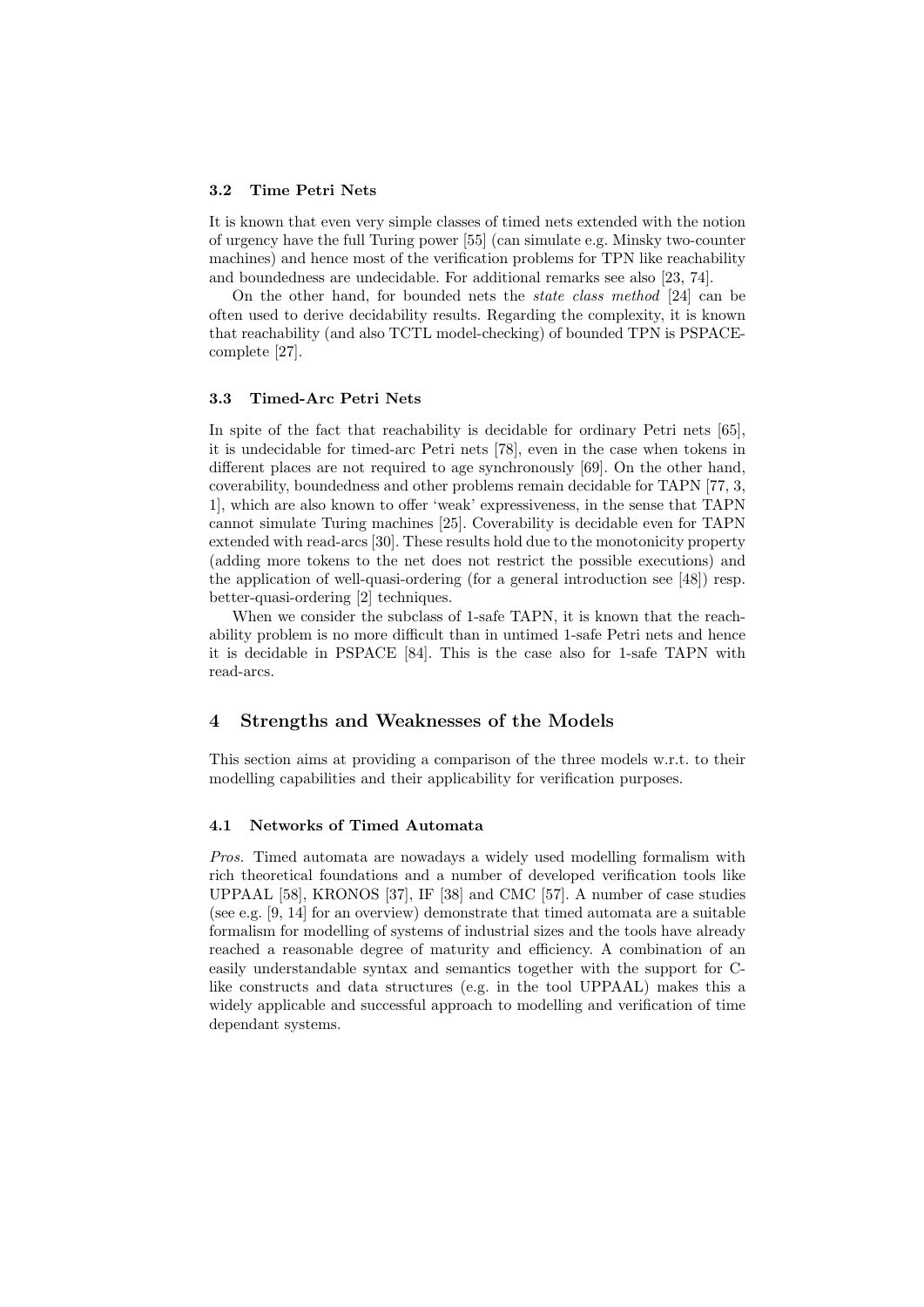Cons. On the other hand, timed automata are less convenient for modelling of certain types of applications like work-flow management systems, production lines with shared resources and other systems which require e.g. a dynamic creation of new processes. Here models based on Petri nets are most commonly used. It is also known that e.g. TPN are exponentially more concise than NTA [31, 29], so even though timed automata are as expressive as bounded Petri net based models, the size of TA models for certain time dependant systems might be unnecessarily large. As claimed in [45] timed automata also lack a support for high level composable graphical patterns to support systematic design of complex systems. The explicit use of invariants in timed automata also causes problems: during the design of a specification it is easy to introduce time deadlocks (time cannot progress and no transition is firable). This is usually interpreted as an inconsistency of the specification and should be avoided. However, such specification errors cannot occur neither in TPN (urgency is applicable only as long as some discrete transitions are still enabled) nor in TAPN (time is always allowed to progress). For further discussion on this issue see [83].

### 4.2 Time Petri Nets

Pros. The model of TPN has been around for several decades and it has proven to be useful for modelling of a wide range of real-time systems including workflow processes, scheduling problems and others [15, 11, 75, 68]. It has an implicit notion of urgency suitable for modelling many real-life problems and implicitly avoids the construction of ill-defined timed systems. There are available a few public verification tools like TINA [22] and ROMEO [81].

Cons. Unbounded TPN are too expressive (have full Turing power) and are hence unsuitable for automatic verification. This means that most of the verification approaches are limited to bounded nets. Also the modelling power is restricted as TPN cannot model some useful features like e.g. a dynamic creation of new processes which carry their own time information. In fact the number of time clocks (associated to the transitions) is limited in advance by the structure of the net and lacks more flexibility. Last, the exact semantics is not only more difficult to understand than for the other two models but it also offers several variants [17]. Different papers use different variants of the semantics, though the intermediate semantics described also in this paper seems most common. This is in contrast with the conclusion drawn in [17] where the authors give arguments why other policies like e.g. the *persistent atomic semantics* should be preferred over the intermediate semantics. The current TPN tools are relatively new, have a limited number of constructs like data structures which include e.g. arrays, and they lack hierarchical modelling features.

# 4.3 Timed-Arc Petri Nets

Pros. TAPN are particularly suitable for modelling of manufacturing systems, work-flow management and similar applications. It is the author's opinion that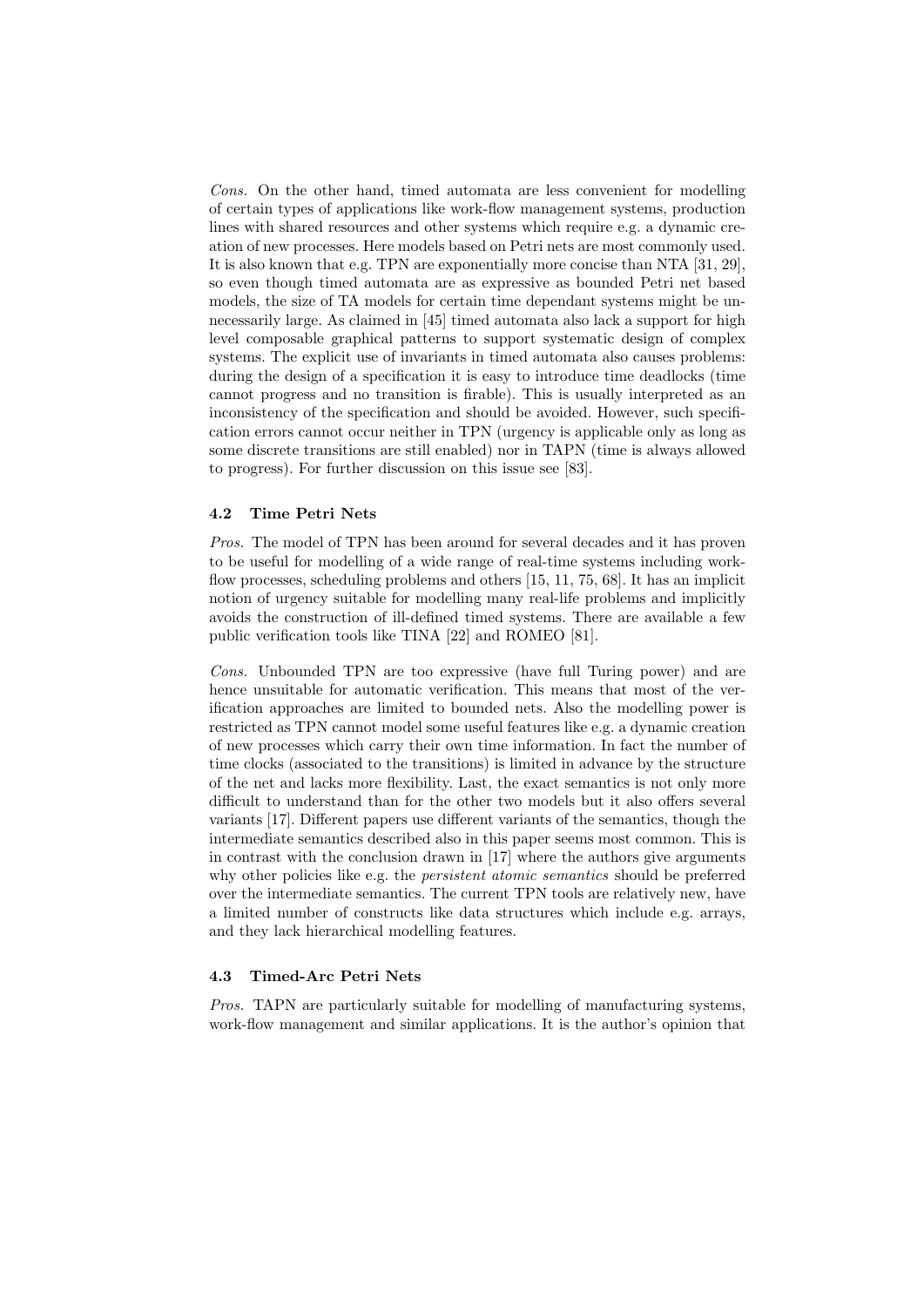TAPN offer a more intuitive semantics than TPN; at least there are no competing variants of the semantics. TAPN provide an easy to understand interplay between the token game and the associated time features. For modelling of certain applications, especially systems where a number of identical time processes share the same pattern of behaviour [3, 4] but also others [70, 79, 80, 71], TAPN provide a convenient modelling formalism. By simply adding more and more tokens to the net, more and more processes (each carrying its own clock) can be modelled without any change to the net itself. Neither TPN nor NTA provide this feature. As several problems like e.g. coverability are decidable even for unbounded TAPN, a parametric reasoning is possible [3].

Cons. One of the major weaknesses of TAPN is the lack of the possibility to model urgent behaviour. This might be one of the reasons, together with the fact that the model was introduced much later than TPN, why TAPN deserved less attention among the scientists. Currently there are no publicly available tools, though some prototype implementations already exist.

# 5 Relationships Among the Models

In this section we will provide an overview of the expressiveness results for the studied models. As already mentioned, unbounded TPN and TAPN generate infinite state-spaces and e.g. the reachability problem is undecidable for both of them. Hence to draw a fair comparison between the nets and timed automata, most of the work focuses on the relationship between bounded or 1-safe nets and timed automata. There are some exceptions like e.g. the work in [40] which translates unbounded TPN into UPPAAL-like NTA extended with unbounded integer arrays.

From TA/NTA to TPN. A translation from diagonal-free TA without invariants and strict constraints to 1-safe TPN preserving weak timed bisimulation was suggested by Haar et al. in [49]. In the paper they, however, consider only weak (non-urgent) semantics for TPN. Bérard et al. give in [18] a linear translation from diagonal-free TA with invariants to 1-safe TPN up to timed language equivalence. They also show that TA are strictly more expressive than TPN w.r.t. weak timed bisimilarity and in [19] (see also a forthcoming journal article [20]) they identify a strict subclass of TA which is equivalent with bounded TPN w.r.t. weak timed bisimilarity. In [21] Berthomieu et al. suggest to extend the TPN model with priorities and show that this is enough to establish an equivalence with NTA w.r.t. weak timed bisimilarity. Another reduction from TA to TPN, which includes also diagonal constraints and updates to integral values, was presented by Bouyer et al. in [31]. The reduction preserves timed language equivalence and works in linear resp. quadratic time, depending on what features of TA are included. This work, however, does not include invariants in TA. In [31] the authors also provide a translation from NTA to TPN, which preserves timed language equivalence, but introduces new deadlocks into the system behaviour.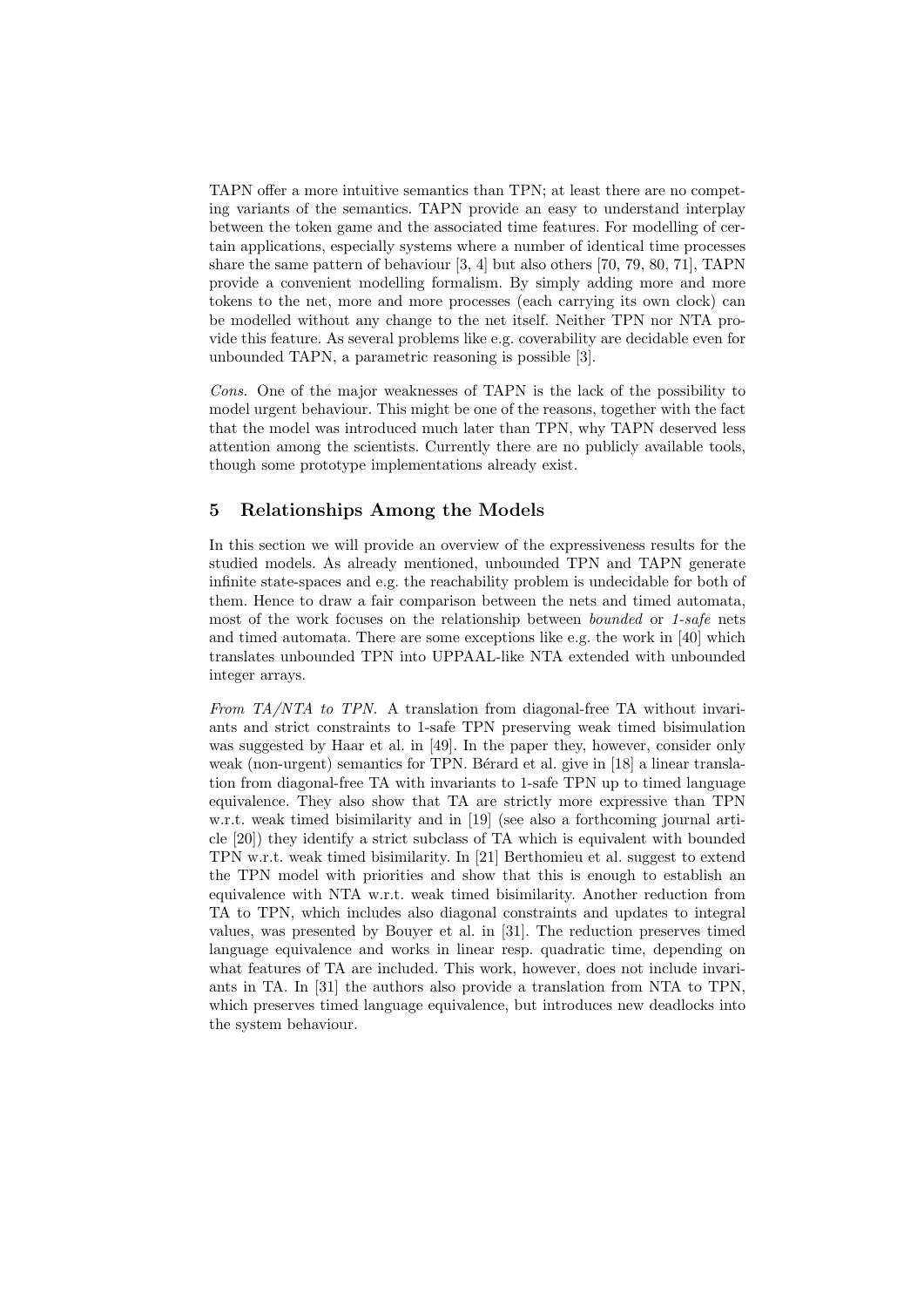From TPN to TA/NTA. Haar et al. provided in [49] a translation from 1-safe TPN to TA preserving weak timed bisimilarity. It improved the complexity of the previously known work based on enumerative methods [23, 24] and their translation is polynomial but only in the size of the TPN reachability graph. On the other hand, they allow only non-strict intervals and consider the weak (non-urgent) semantics for TPN, while the other papers focus on the standard strong (urgent) semantics. Another approach by Lime and Roux [62] extends these results to bounded TPN but also requires first a construction of the state class graph of the given bounded TPN. An extended version of their paper [63] provides an efficient reduction technique to decrease the number of clocks in the resulting timed automaton. A structural translation from TPN to NTA preserving weak timed bisimilarity, which does not require the construction of the state class graph, was proposed by Cassez and Roux in [40]. Their reduction uses NTA extended with arrays of (unbounded) integers and enables to translate even unbounded TPN into the extended NTA. If the input net is bounded, the values in the integer arrays are bounded too and automatic verification is hence possible. An implementation of the translation is available as a part of the TPN tool Romeo [81] and the results seem promising as documented on several case studies [40]. A possible problem with this approach is a potentially high number of clocks in the produced NTA. Recently D'Aprile et al. suggested in [44] an alternative technique for the translation from TPN to TA. Their method bypasses the construction of the state class graph (as used e.g. in [49, 62]) by considering only the underlying untimed reachability graph. It preserves timed bisimulation and TCTL properties. According to the experiments carried out by the authors, it is competitive with the other approaches on a number of case studies. On the other hand, it requires the underlying untimed net to be bounded, while the other approaches require only TPN boundedness. Empirical methods to deal with this limitation are outlined in the paper. Yet another approach is presented in [43] by Cortés et al. where the authors translate a more general model of TPN called PRES+ into UPPAAL-like timed automata, suggest several optimizations of the reduction, and provide two case studies. Their reduction works only for 1-safe nets and unfortunately there is no argument about the correctness of the translation.

From TA/NTA to TAPN and Backwards. The first result (we are aware of) which compares the expressive power of TA and TAPN is by Sifakis and Yovine [83] from 1996. They provide a translation of 1-safe timed-arc Petri nets (with urgent behaviour) into timed automata (with invariants) which preserves strong timed bisimilarity but their translation causes an exponential blow up in the size. Srba established in [84] a strong relationship (up to isomorphism of timed transition systems) between NTA without invariants and a superclass of 1-safe TAPN extended with read-arcs. When we are interested only in the reachability questions, the reductions work in polynomial time. Recently Bouyer et al. in [30] presented a reduction from bounded TAPN (with read-arcs) to 1-safe TAPN (with read-arcs) which preserves timed language equivalence (over finite words, infinite words and non-Zeno infinite words). This demonstrates that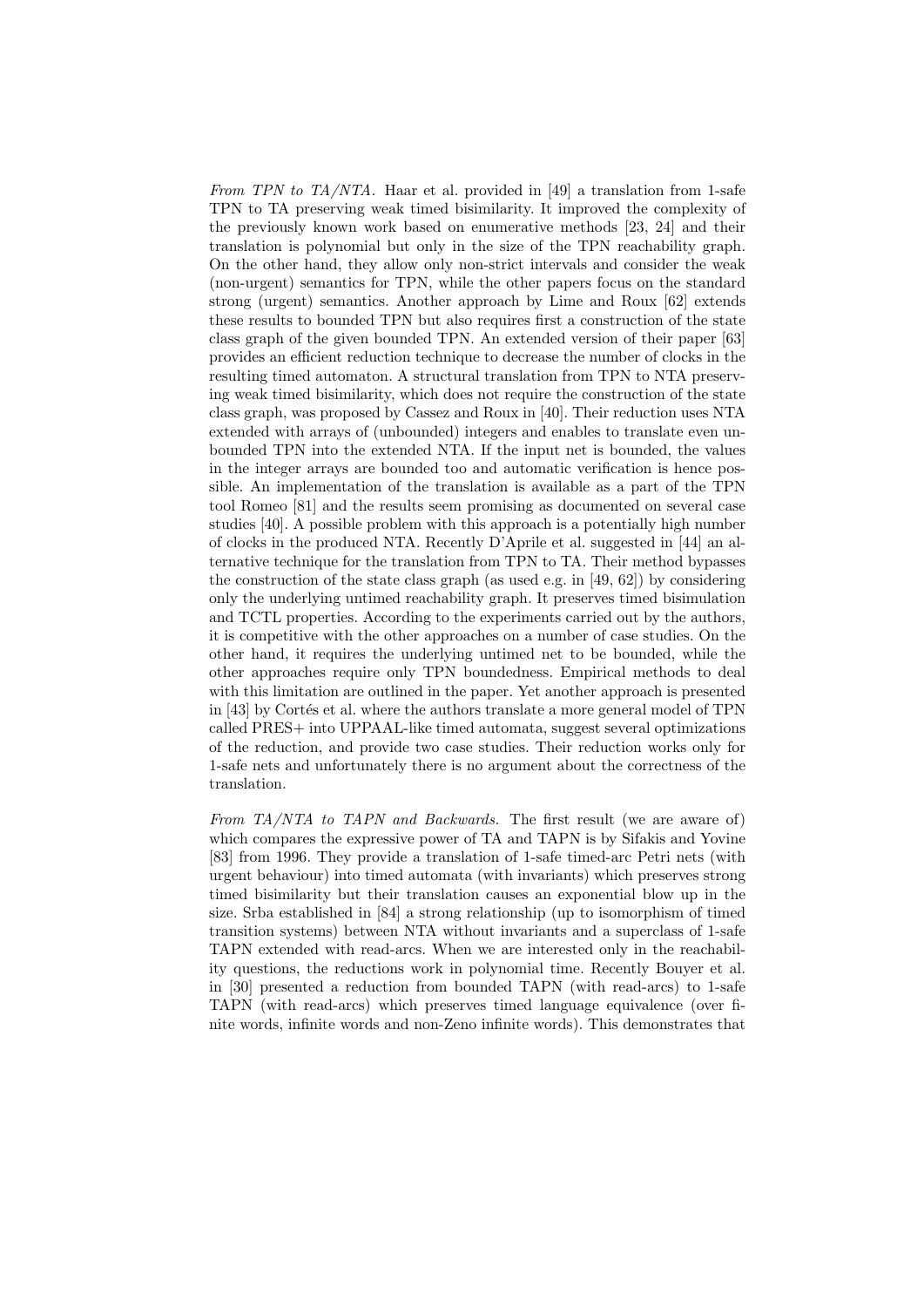NTA without invariants and bounded TAPN with read-arcs are timed language equivalent. The authors in [30] also provide a number of expressiveness results for several subclasses of TAPN with read-arcs.

From TPN to TAPN and Backwards. We are aware of only few detailed studies comparing TPN and TAPN. In [42] Cerone and Maggiolio-Schettini study several timed extensions of bounded Petri nets w.r.t. language equivalence. Regarding the two classes of our main focus they show that TPN and TAPN are language equivalent w.r.t. weak (non-urgent) semantics and that TPN form a subclass of TAPN when considering the strong (urgent) semantics. In [35] Boyer and Vernadat show that the inclusion of TPN in TAPN is strict (in the strong semantics). A further comparison of the different classes w.r.t. weak timed bisimilarity is provided in [34]. We should note that all the work mentioned so far in this paragraph uses the so-called single server semantics [36] for TAPN where the timing information to be remembered in every marking is constant. However, TAPN are mostly studied with the multi-server semantics where each token carries its own timing information. In this case, as concluded in [33], TPN express timed behaviour and TAPN express time behaviour and time constraints.

# 6 Conclusion

We have introduced three popular models of time dependant systems, compared their relative strengths and weaknesses and presented an overview of the known relationships across these models. Even though these formalisms share many common features and there exist mutual translations between the models, it is hard to say what should be the model for time dependant systems. Different applications might be modelled in different modelling formalisms with a very varying effort for a human modeller to create such models. We should also note that due to their complexity, the modelling tricks used in the translations between the different models are often unsuitable for a direct use by a human modeller. Nevertheless, the possibility of automatically translating all the time dependant models studied in this paper to e.g. a network of timed automata offers the option of creating hybrid tools that will enable to enter real-time models (or even their subparts) in all kinds of different formalisms, depending on the preference of the human modeller, and still have a clearly defined semantics and a support for automatic verification.

The tools for timed automata verification seem to be most developed at the moment. So while adding additional modelling features to Petri net based models, researchers should check whether these features can be translated to their TA counter-parts and the verification techniques/tools can be reused for them, rather than rediscovered. For example in the theory of TA there has been recently lots of research on extending timed automata with price/cost [60, 8, 28] and studying timed games [64, 39, 13, 12] as well as on-line testing [56, 61]. There is also a tool support implementing many of these theoretical results. Let us mention e.g. the tool UPPAAL-CORA [85] for cost-optimal reachability,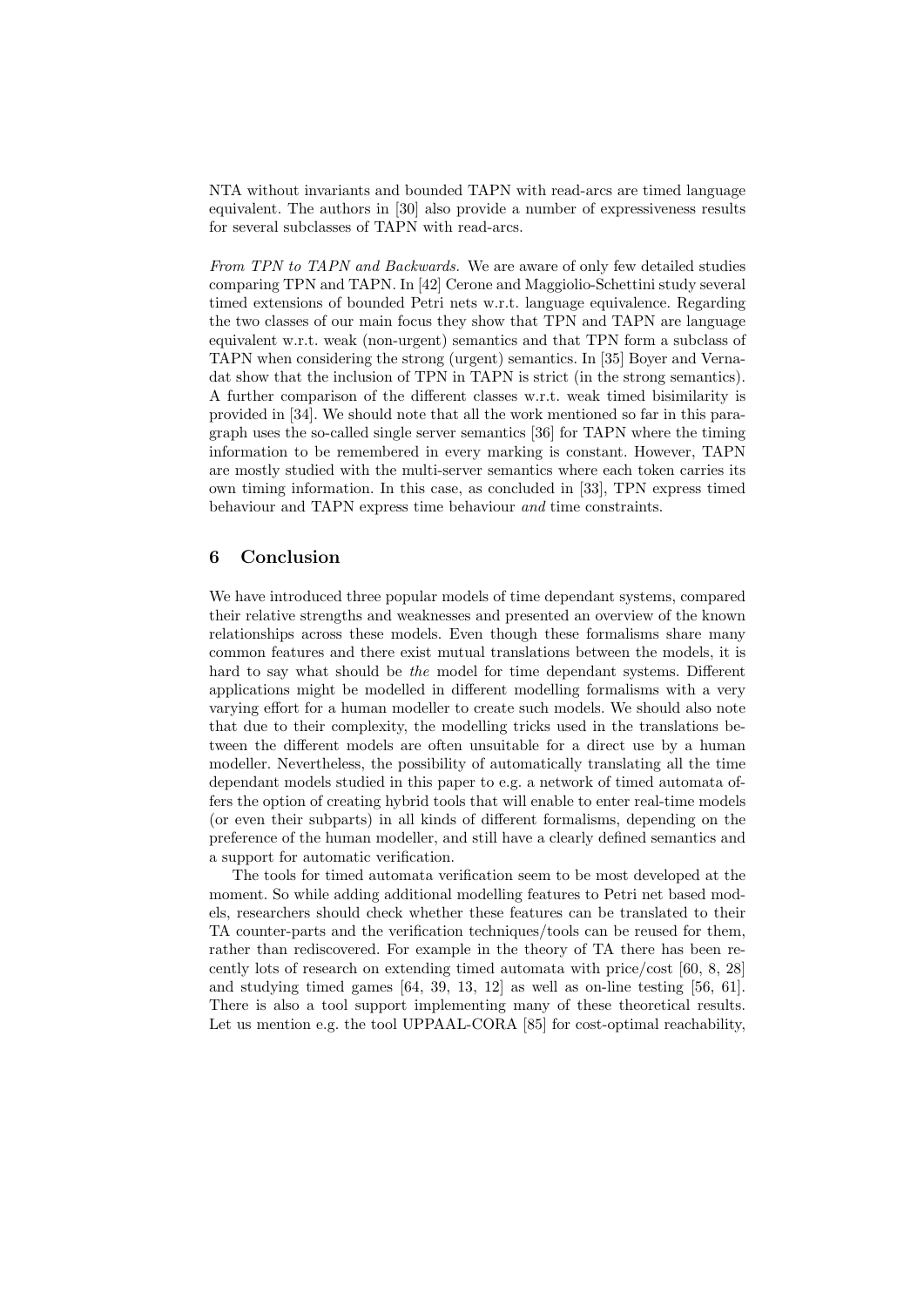UPPAAL-TIGA [86] for timed games and UPPAAL-TRON [87] for on-line testing. It is likely that the existing translations from TPN and TAPN to NTA can be extended with such features and a future research might focus on studying efficient translation approaches that include several of these new aspects.

Acknowledgements. I would like to thank to Patricia Bouyer, Franck Cassez, Alexandre David and Olivier H. Roux for their comments on a draft of this paper.

# References

- [1] P.A. Abdulla, P. Mahata, and R. Mayr. Dense-timed Petri nets: Checking zenoness, token liveness and boundedness. Logical Methods in Computer Science, 3(1):1–61, 2007.
- [2] P.A. Abdulla and A. Nylén. Better is better than well: On efficient verification of infinite-state systems. Proceedings of 15th Annual IEEE Symposium on Logic in Computer Science (LICS'00), pages 132–140, 2000.
- [3] P.A. Abdulla and A. Nylén. Timed Petri nets and BQOs. In Proceedings of the 22nd International Conference on Application and Theory of Petri Nets  $(ICATPN'01)$ , volume 2075 of  $LNCS$ , pages 53-70. Springer-Verlag, 2001.
- [4] Parosh Aziz Abdulla, Johann Deneux, Pritha Mahata, and Aletta Nylén. Forward reachability analysis of timed Petri nets. In *Joint International Conferences on* Formal Modelling and Analysis of Timed Systems (FORMATS'04) and Formal Techniques in Real-Time and Fault-Tolerant Systems (FTRTFT'04), volume 3253 of LNCS, pages 343–362. Springer-Verlag, 2004.
- [5] L. Aceto and F. Laroussinie. Is your model checker on time? On the complexity of model checking for timed modal logics. Journal of Logic and Algebraic Programming, 52–53:7–51, 2002.
- [6] R. Alur and D. Dill. Automata for modelling real-time systems. In Proceedings of the 17th International Colloquium on Algorithms, Languages and Programming  $(ICALP'90)$ , volume 443 of *LNCS*, pages 322–335. Springer-Verlag, 1990.
- [7] R. Alur and D. Dill. A theory of timed automata. Theoretical Computer Science, 126(2):183–235, 1994.
- [8] Rajeev Alur, Salvatore La Torre, and George J. Pappas. Optimal paths in weighted timed automata. *Theoretical Computer Science*,  $318(3):297-322$ ,  $2004$ .
- [9] Tobias Amnell, Gerd Behrmann, Johan Bengtsson, Pedro R. D'Argenio, Alexandre David, Ansgar Fehnker, Thomas Hune, Bertrand Jeannet, Kim G. Larsen, M. Oliver Möller, Paul Pettersson, Carsten Weise, and Wang Yi. UPPAAL: Now, next, and future. In 4th Summer School on Modeling and verification of parallel processes (MOVEP'01), volume 2067 of LNCS, pages 99–124. Springer-Verlag, 2001.
- [10] A. Arnold. Finite Transition Systems. Prentice-Hall, 1994.
- [11] Raimundo Barreto, Sérgio Cavalcante, and Paulo Maciel. A time Petri net approach for finding pre-runtime schedules in embedded hard real-time systems. In Proceedings of the 24th International Conference on Distributed Computing Systems Workshops - W7: EC (ICDCSW'04), pages 846–851. IEEE Computer Society, 2004.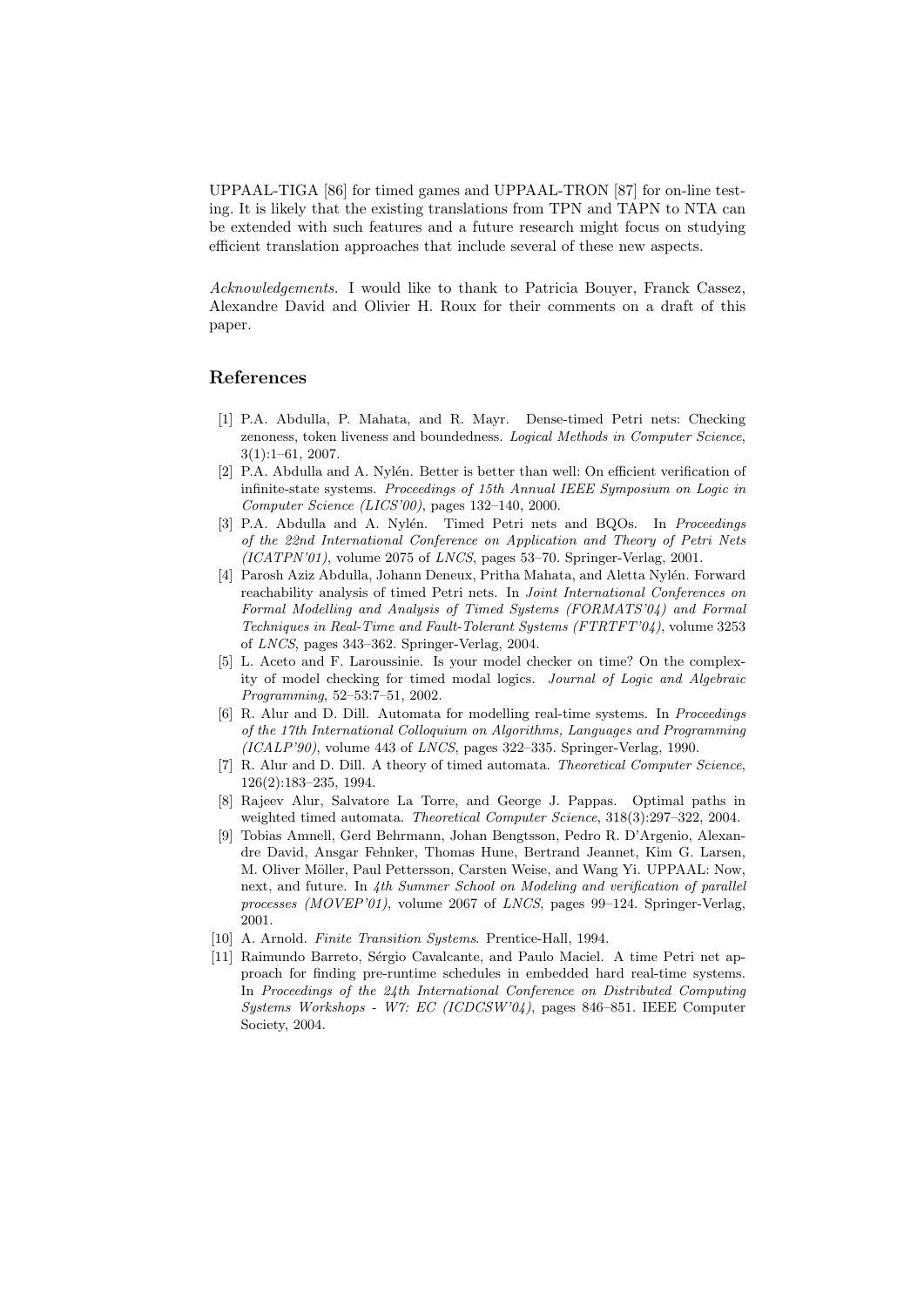- [12] Gerd Behrmann, Agn`es Cougnard, Alexandre David, Emmanuel Fleury, Kim G. Larsen, and Didier Lime. UPPAAL-Tiga: Timed games for everyone. In Luca Aceto and Anna Ingolfdottir, editors, Proceedings of the 18th Nordic Workshop on Programming Theory (NWPT'06), Reykjavik, Iceland. Reykjavik University, 2006.
- [13] Gerd Behrmann, Agnes Cougnard, Alexandre David, Emmanuel Fleury, Kim G. Larsen, and Didier Lime. UPPAAL-TIGA: Time for playing games! In *Proceedings* of the 19th International Conference on Computer Aided Verification (CAV'07), number 4590 in LNCS, pages 121–125. Springer-Verlag, 2007.
- [14] Gerd Behrmann, Alexandre David, and Kim G. Larsen. A tutorial on uppaal. In Marco Bernardo and Flavio Corradini, editors, Formal Methods for the Design of Real-Time Systems: 4th International School on Formal Methods for the Design of Computer, Communication, and Software Systems (SFM-RT'04), number 3185 in LNCS, pages 200–236. Springer-Verlag, 2004.
- [15] Darlam Fabio Bender, Benoît Combemale, Xavier Crégut, Jean-Marie Farines, Bernard Berthomieu, and François Vernadat. Ladder metamodeling and PLC program validation through time Petri nets. In Proceedings of the 4th European Conference on Model Driven Architecture — Foundations and Applications  $(ECMDA-FA'08)$ , volume 5095 of *LNCS*, pages 121–136. Springer-Verlag, 2008.
- [16] Johan Bengtsson and Wang Yi. Timed automata: Semantics, algorithms and tools. In Lectures on Concurrency and Petri Nets, volume 3098 of LNCS, pages 87–124. Springer-Verlag, 2003.
- [17] Béatrice Bérard, Franck Cassez, Serge Haddad, Didier Lime, and Olivier H. Roux. Comparison of different semantics for time Petri nets. In Proceedings of the 3rd International Symposium on Automated Technology for Verification and Analysis  $(ATVA'05)$ , volume 3707 of *LNCS*, pages 293-307. Springer-Verlag, 2005.
- [18] Béatrice Bérard, Franck Cassez, Serge Haddad, Didier Lime, and Olivier H. Roux. Comparison of the expressiveness of timed automata and time Petri nets. In 3rd International Conference on Formal Modeling and Analysis of Timed Systems (FORMATS'05), volume 3829 of LNCS, pages 211–225. Springer-Verlag, 2005.
- [19] Béatrice Bérard, Franck Cassez, Serge Haddad, Didier Lime, and Olivier H. Roux. When are timed automata weakly timed bisimilar to time Petri nets? In Proceedings of the 25th International Conference on Foundations of Software Technology and Theoretical Computer Science (FSTTCS'05), volume 3821 of LNCS, pages 273–284. Springer-Verlag, 2005.
- [20] Béatrice Bérard, Franck Cassez, Serge Haddad, Didier Lime, and Olivier H. Roux. When are timed automata weakly timed bisimilar to time Petri nets? Theoretical Computer Science, 2008. Forthcoming.
- [21] B. Berthomieu, F. Peres, and F. Vernadat. Bridging the gap between timed automata and bounded time Petri nets. In Proceedings of the 4th International Conference on Formal Modeling and Analysis of Timed Systems (FORMATS'06), volume 4202 of LNCS, pages 82–97. Springer-Verlag, 2006.
- [22] B. Berthomieu, P-O. Ribet, and F. Vernadat. The tool TINA construction of abstract state spaces for Petri nets and time Petri nets. International Journal of Production Research, 42(14):2741–2756, 2004.
- [23] Bernard Berthomieu and Michel Diaz. Modeling and verification of time dependent systems using time Petri nets. IEEE Trans. Software Eng., 17(3):259–273, 1991.
- [24] Bernard Berthomieu and Miguel Menasche. An enumerative approach for analyzing time Petri nets. In Proceedings of IFIP Congress 1983 on Information Processing, volume 9, pages 41–46. Elsevier Science Publishers, Amsterdam, 1983.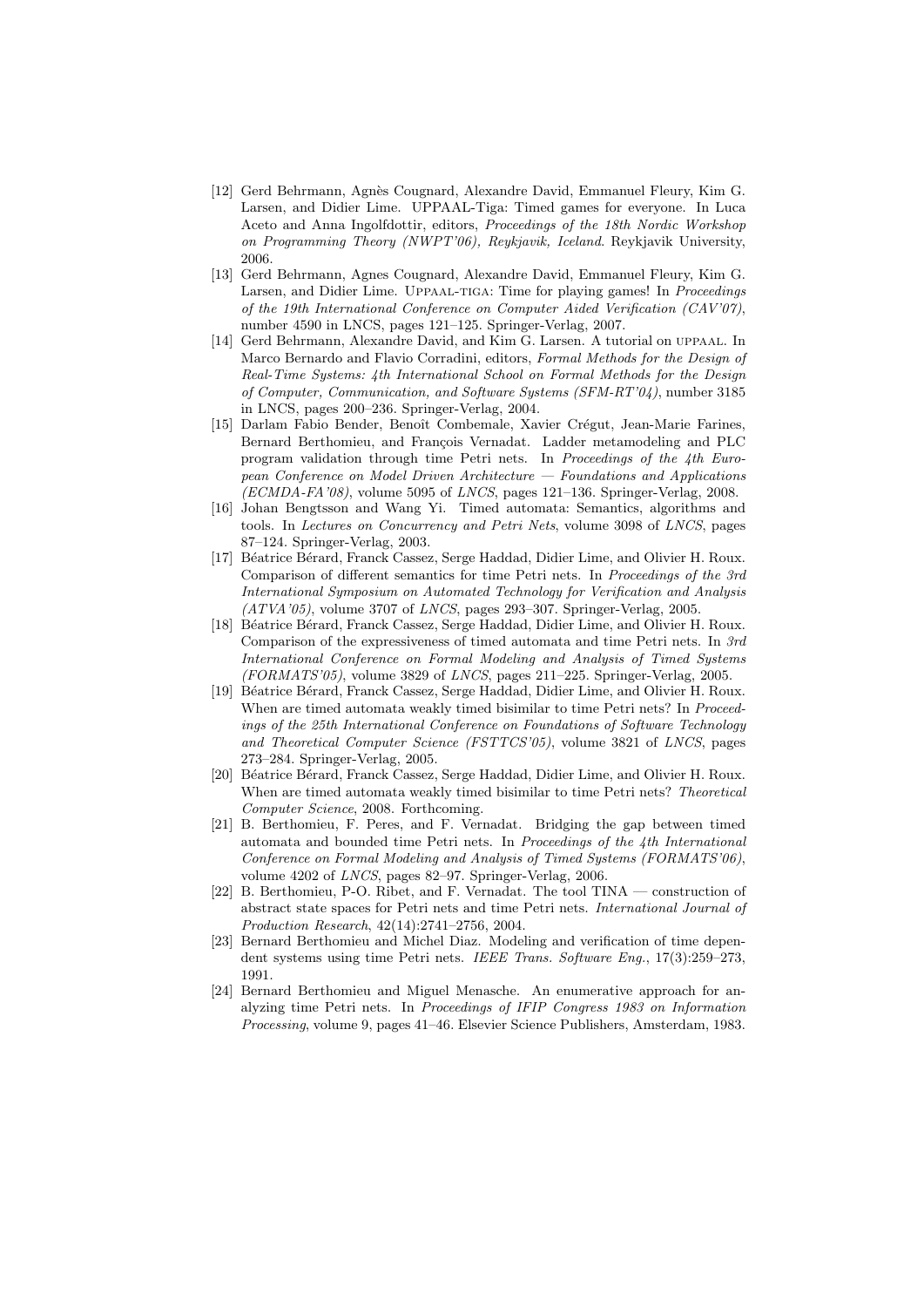- [25] T. Bolognesi and P. Cremonese. The weakness of some timed models for concurrent systems. Technical Report CNUCE C89-29, CNUCE–C.N.R., 1989.
- [26] T. Bolognesi, F. Lucidi, and S. Trigila. From timed Petri nets to timed LOTOS. In Proceedings of the IFIP WG 6.1 Tenth International Symposium on Protocol Specification, Testing and Verification (Ottawa 1990), pages 1–14. North-Holland, Amsterdam, 1990.
- [27] Hanifa Boucheneb, Guillaume Gardey, and Olivier (H.) Roux. TCTL model checking of time Petri nets. Technical Report IRCCyN number RI2006-14, Nantes Cedex, 2006, updated in 2008.
- [28] Patricia Bouyer, Ed Brinksma, and Kim Guldstrand Larsen. Staying alive as cheaply as possible. In Proceedings of the 7th International Workshop on Hybrid Systems: Computation and Control (HSCC'04), volume 2993 of LNCS, pages 203– 218. Springer-Verlag, 2004.
- [29] Patricia Bouyer and Fabrice Chevalier. On conciseness of extensions of timed automata. Journal of Automata, Languages and Combinatorics, 10(4):393–405, 2005.
- [30] Patricia Bouyer, Serge Haddad, and Pierre-Alain Reynier. Timed Petri nets and timed automata: On the discriminating power of zeno sequences. Information and Computation, 206(1):73–107, 2008.
- [31] Patricia Bouyer, Pierre-Alain Reynier, and Serge Haddad. Extended timed automata and time Petri nets. In Proceedings of the 6th International Conference on Application of Concurrency to System Design (ACSD'06), pages 91–100. IEEE Computer Society, 2006.
- [32] Fred D.J. Bowden. Modelling time in Petri nets. In Proceedings of the Second Australia-Japan Workshop on Stochastic Models, 1996.
- [33] M. Boyer and M. Diaz. Non equivalence between time Petri nets and time stream Petri nets. In Proceedings of the 8th International Workshop on Petri Nets and Performance Models (PNPM'99), pages 198–207. IEEE Computer Society, 1999.
- [34] M. Boyer and Olivier H. Roux. Comparison of the expressiveness of arc, place and transition time Petri nets. In Proceedings of the 28th International Conference on Applications and Theory of Petri Nets and Other Models of Concurrency (ICATPN'07), volume 4546 of LNCS, pages 63–82. Springer-Verlag, 2007.
- [35] M. Boyer and F. Vernadat. Language and bisimulation relations between subclasses of timed Petri nets with strong timing semantic. Technical Report No. 146, LAAS, 2000.
- [36] Marc Boyer and Michel Diaz. Multiple enabledness of transitions in Petri nets with time. In Proceedings of the 9th international Workshop on Petri Nets and Performance Models (PNPM'01), pages 219–228. IEEE Computer Society, 2001.
- [37] M. Bozga, C. Daws, O. Maler, A. Olivero, S. Tripakis, and S. Yovine. Kronos: A model-checking tool for real-time systems. In Proceedings of the 10th International Conference on Computer-Aided Verification (CAV'98), volume 1427 of LNCS, pages 546–550. Springer-Verlag, 1998.
- [38] Marius Bozga, Susanne Graf, Ileana Ober, Iulian Ober, and Joseph Sifakis. The IF toolset. In Formal Methods for the Design of Real-Time Systems, International School on Formal Methods for the Design of Computer, Communication and Software Systems (SFM-RT'04), volume 3185 of LNCS, pages 237–267. Springer-Verlag, 2004.
- [39] Franck Cassez, Alexandre David, Emmanuel Fleury, Kim G. Larsen, and Didier Lime. Efficient on-the-fly algorithms for the analysis of timed games. In *Proceed*ings of the 16th International Conference on Concurrency Theory (CONCUR'05), volume 3653 of LNCS, pages 66–80. Springer-Verlag, 2005.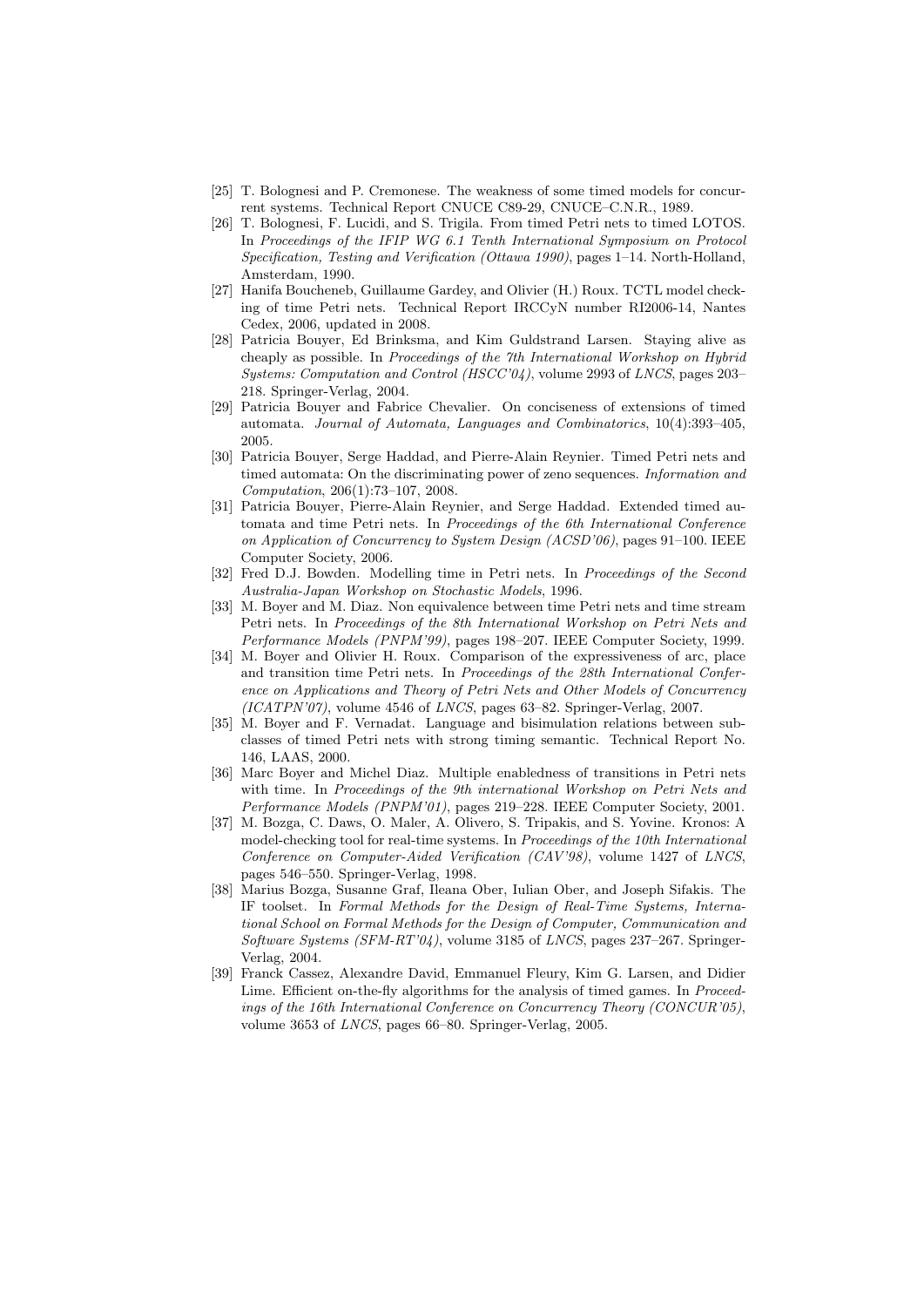- [40] Franck Cassez and Olivier H. Roux. Structural translation from time Petri nets to timed automata. Journal of Systems and Software, 79(10):1456–1468, 2006.
- [41] Kārlis Cerāns. Decidability of bisimulation equivalences for parallel timer processes. In Proceedings of the 4th International Conference on Computer Aided Verification, (CAV'92), volume 663 of LNCS, pages 302–315. Springer-Verlag, 1993.
- [42] Antonio Cerone and Andrea Maggiolio-Schettini. Time-based expressivity of timed Petri nets for system specification. Theoretical Computer Science, 216(1- 2):1–53, 1999.
- [43] L. A. Cortés, P. Eles, and Z. Peng. Verification of real-time embedded systems using Petri net models and timed automata. In Proceedings of the 8th International Conference on Real-Time Computing Systems and Applications (RTCSA'02), pages 191–199, 2002.
- [44] Davide D'Aprile, Susanna Donatelli, Arnaud Sangnier, and Jeremy Sproston. From time Petri nets to timed automata: An untimed approach. In Proceedings of 13th International Conference on Tools and Algorithms for the Construction and Analysis of Systems (TACAS'07), volume 4424 of LNCS, pages 216–230. Springer-Verlag, 2007.
- [45] Jin Song Dong, Ping Hao, Shengchao Qin, Jun Sun 0001, and Wang Yi. Timed patterns: TCOZ to timed automata. In Proceedings of the 6th International Conference on Formal Engineering Methods (ICFEM'04), volume 3308 of LNCS, pages 483–498. Springer-Verlag, 2004.
- [46] J. Esparza. Decidability and complexity of Petri net problems an introduction. In Lectures on Petri Nets I: Basic Models, volume 1491 of LNCS, pages 374–428. Springer-Verlag, 1998.
- [47] J. Esparza and M. Nielsen. Decidability issues for Petri nets a survey. Bulletin of the European Association for Theoretical Computer Science, 52:245–262, 1994.
- [48] A. Finkel and Ph. Schnoebelen. Well-structured transition systems everywhere! Theoretical Computer Science, 256(1–2):63–92, 2001.
- [49] S. Haar, L. Kaiser, F. Simonot-Lion, and J. Toussaint. Equivalence of timed state machines and safe TPN. In Proceedings of the 6th International Workshop on Discrete Event Systems (WODES'02), pages 119–126. IEEE Computer Society, 2002.
- [50] H.M. Hanisch. Analysis of place/transition nets with timed-arcs and its application to batch process control. In Proceedings of the 14th International Conference on Application and Theory of Petri Nets (ICATPN'93), volume 691 of LNCS, pages 282–299, 1993.
- [51] F. Heitmann, D. Moldt, K.H. Mortensen, and H. Rölke. Petri nets tools database quick overview. http://www.informatik.uni-hamburg.de/TGI/PetriNets/tools/quick.html, Accessed: 11.6.2008.
- [52] F. Heitmann, D. Moldt, K.H. Mortensen, and H. Rölke. Applications of Petri nets. http://www.informatik.uni-hamburg.de/TGI/PetriNets/applications, Accessed: 15.6.2008.
- [53] Thomas A. Henzinger and Joseph Sifakis. The discipline of embedded systems design. Computer, 40(10):32–40, 2007.
- [54] P. Jančar. Undecidability of bisimilarity for Petri nets and some related problems. Theoretical Computer Science, 148(2):281–301, 1995.
- [55] N.D. Jones, L.H. Landweber, and Y.E. Lien. Complexity of some problems in Petri nets. Theoretical Computer Science, 4(3):277–299, 1977.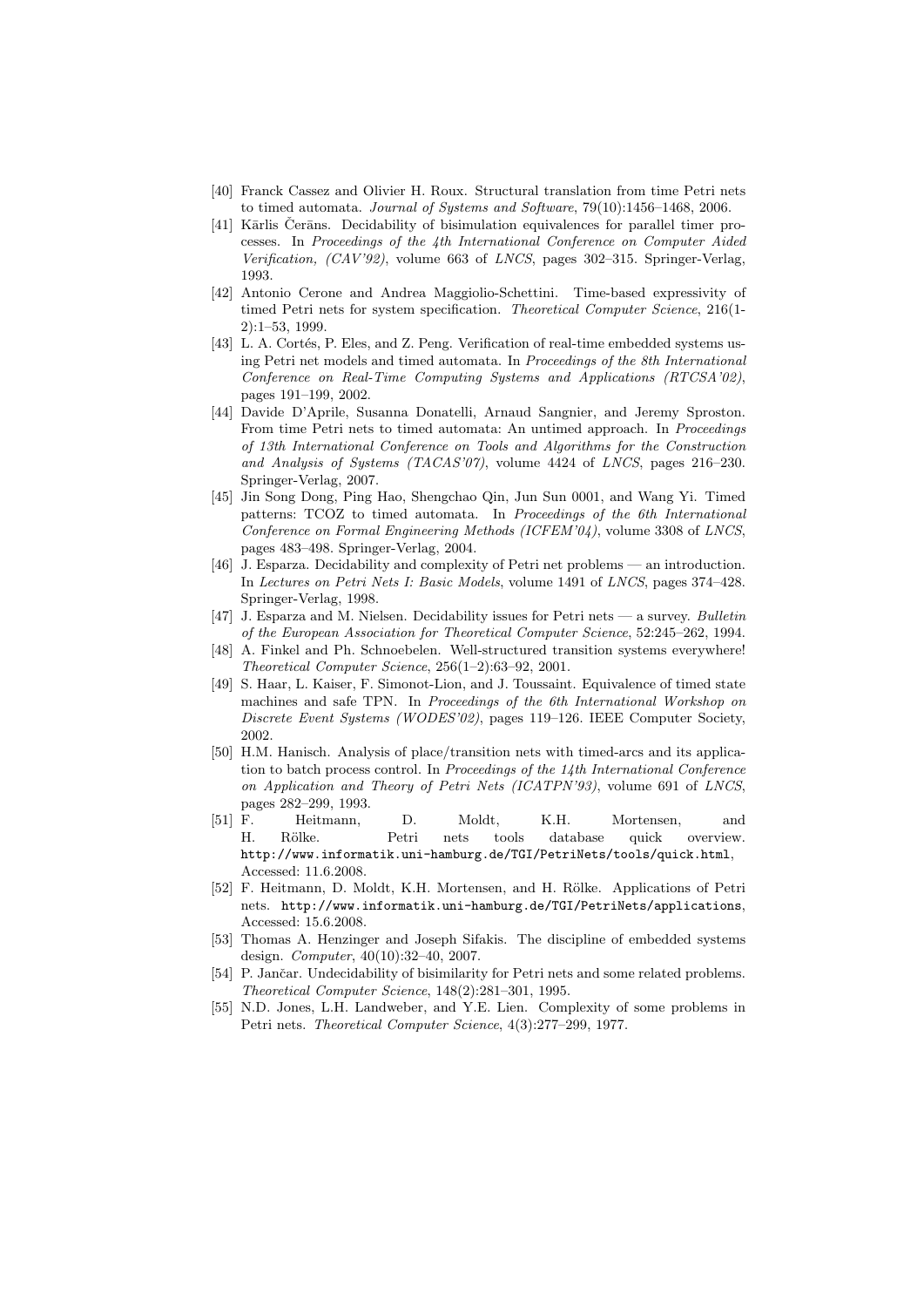- [56] Moez Krichen and Stavros Tripakis. Black-box conformance testing for real-time systems. In Proceedings of the 11th International SPIN Workshop on Model Checking of Software (SPIN'04), volume 2989 of LNCS, pages 109–126. Springer-Verlag, 2004.
- [57] F. Laroussinie and K.G. Larsen. CMC: A tool for compositional model-checking of real-time systems. In Proceedings of the FIP TC6 WG6.1 Joint International Conference on Formal Description Techniques for Distributed Systems and Communication Protocols (FORTE XI) and Protocol Specification, Testing and Verification (PSTV XVIII), pages 439–456. Kluwer, B.V., 1998.
- [58] K.G. Larsen, P. Pettersson, and W. Yi. Uppaal in a Nutshell. International Journal on Software Tools for Technology Transfer, 1(1–2):134–152, 1997.
- [59] Kim G. Larsen and Wang Yi. Time-abstracted bisimulation: Implicit specifications and decidability. Information and Computation, 134(2):75–101, 1997.
- [60] Kim Guldstrand Larsen, Gerd Behrmann, Ed Brinksma, Ansgar Fehnker, Thomas Hune, Paul Pettersson, and Judi Romijn. As cheap as possible: Efficient costoptimal reachability for priced timed automata. In Proceedings of the 13th International Conference on Computer Aided Verification (CAV'01), volume 2102 of LNCS, pages 493–505. Springer-Verlag, 2001.
- [61] Kim Guldstrand Larsen, Marius Mikucionis, and Brian Nielsen. Online testing of real-time systems using Uppaal. In Proceedings of the 4th International Workshop on Formal Approaches to Software Testing (FATES'04), volume 3395 of LNCS, pages 79–94. Springer-Verlag, 2005.
- [62] D. Lime and O.H. Roux. State class timed automaton of a time Petri net. In Proceedings of the 10th International Workshop on Petri Net and Performance Models (PNPM'03), pages 124–133, 2003.
- [63] Didier Lime and Olivier (H.) Roux. Model checking of time Petri nets using the state class timed automaton. Journal of Discrete Events Dynamic Systems Theory and Applications (DEDS), 16(2):179–205, 2006.
- [64] Oded Maler, Amir Pnueli, and Joseph Sifakis. On the synthesis of discrete controllers for timed systems (an extended abstract). In Proceedings of 12th Annual Symposium on Theoretical Aspects of Computer Science (STACS'05), volume 900 of LNCS, pages 229–242. Springer-Verlag, 1995.
- [65] E.W. Mayr. An algorithm for the general Petri net reachability problem (preliminary version). In Proceedings of the 13th Ann. ACM Symposium on Theory of Computing, pages 238–246. Assoc. for Computing Machinery, 1981.
- [66] Philip Meir Merlin. A Study of the Recoverability of Computing Systems. PhD thesis, University of California, Irvine, CA, USA, 1974.
- [67] P.M. Merlin and D.J. Faber. Recoverability of communication protocols: Implications of a theoretical study. IEEE Transactions on Communications, 24(9):1036– 1043, 1976.
- [68] Luis Montano, Francisco José García Peñalvo, and José Luis Villarroel. Using the time Petri net formalism for specification, validation, and code generation in robot-control applications. International Journal of Robotic Research, 19(1):59– 76, 2000.
- [69] M. Nielsen, V. Sassone, and J. Srba. Properties of distributed timed-arc Petri nets. In Proceedings of the 21st International Conference on Foundations of Software Technology and Theoretical Computer Science (FSTTCS'01), volume 2245 of LNCS, pages 280–291. Springer-Verlag, 2001.
- [70] Fernando L. Pelayo, Fernando Cuartero, Valentín Valero, Hermenegilda Macia, and Maria L. Pelayo. Applying timed-arc Petri nets to improve the performance